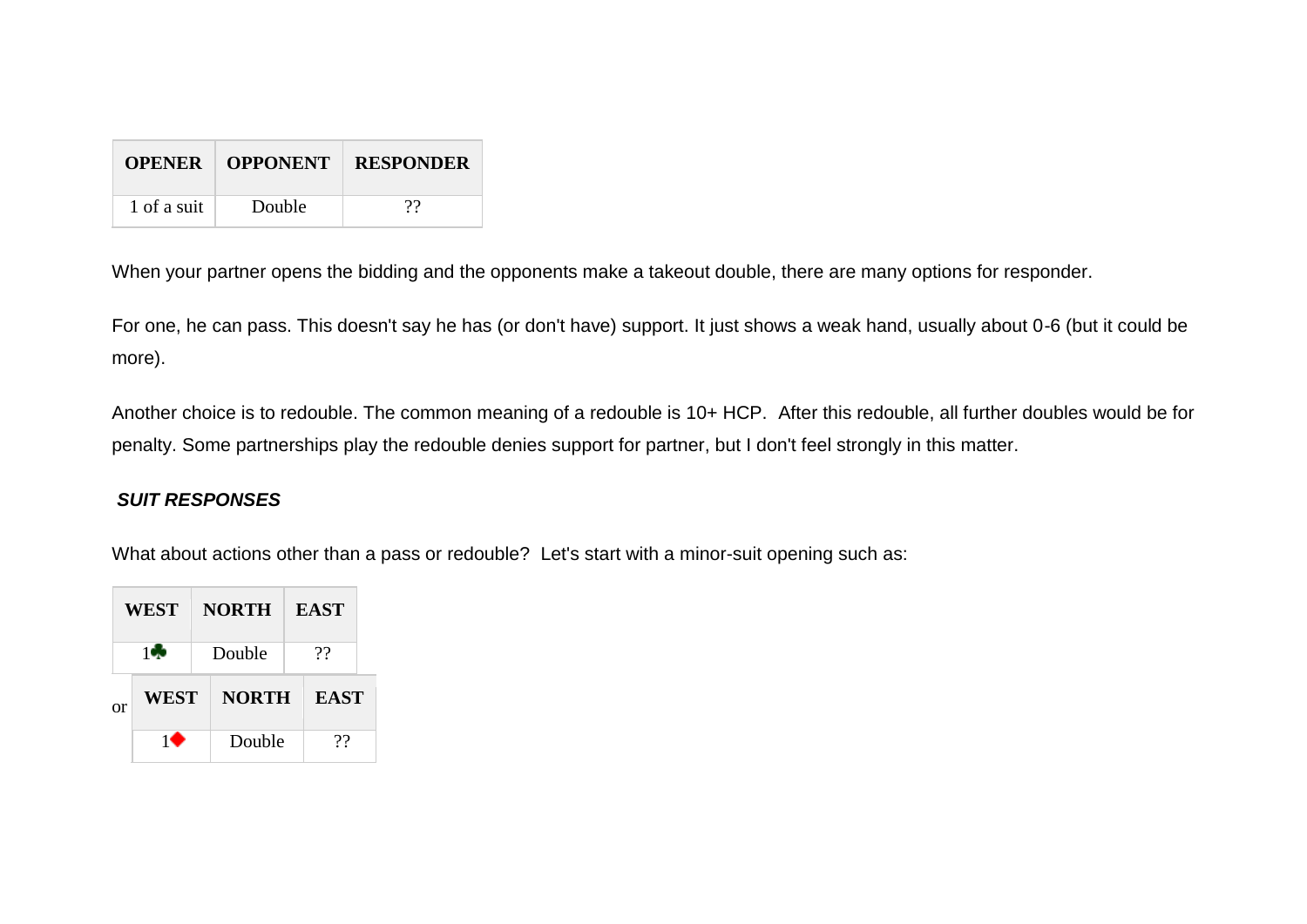What if East bids a suit? Usually, he will have less than 10 HCP (because he could redouble with 10 or more HCP)--but he actually could have more than 10 (sorry if that is confusing). For example, with  $A K 8 6 5 3 Q J 8 6 6 5 4$ , I would bid 1 over the double. I'd rather start to describe my suits than to redouble and risk the auction getting too high. After I bid 1 to show my spades, I'll do something later to show my strength. If instead I held, say,  $A Q 76 K Q J T 98 10 43$ , I could redouble and hope to penalize the opponents.

So, when East responds with a suit bid instead of redoubling are his bids forcing? Most players treat 1-level suit bids as forcing. I want to be able to bid 1<sup>t</sup> on the hand above ( $A K 8 6 5 3 4 A J 8 6 6 5 4$ ) and not worry that partner will pass! A 1NT response after a double shows 6-9, balanced. What about bids on the 2-level after a double? Let's looks at these two auctions:

| WEST        | <b>NORTH</b> | <b>EAST</b> | or |
|-------------|--------------|-------------|----|
| 10          | Double       | $2 -$       |    |
| <b>WEST</b> | <b>NORTH</b> | <b>EAST</b> |    |
|             | Double       | $\gamma$ .  |    |

Most agree that 2-level bids after a double are natural and NOT forcing. Since you can redouble with 10 HCP, a 2-level response is assumed to be less than 10 HCP. For example, on the first auction, East could have  $4242427654A$  Q J 9 8 7 and on the second:  $\sqrt{7}$ K Q T 9 7 6 J 5 4  $\sqrt{9}$  8 6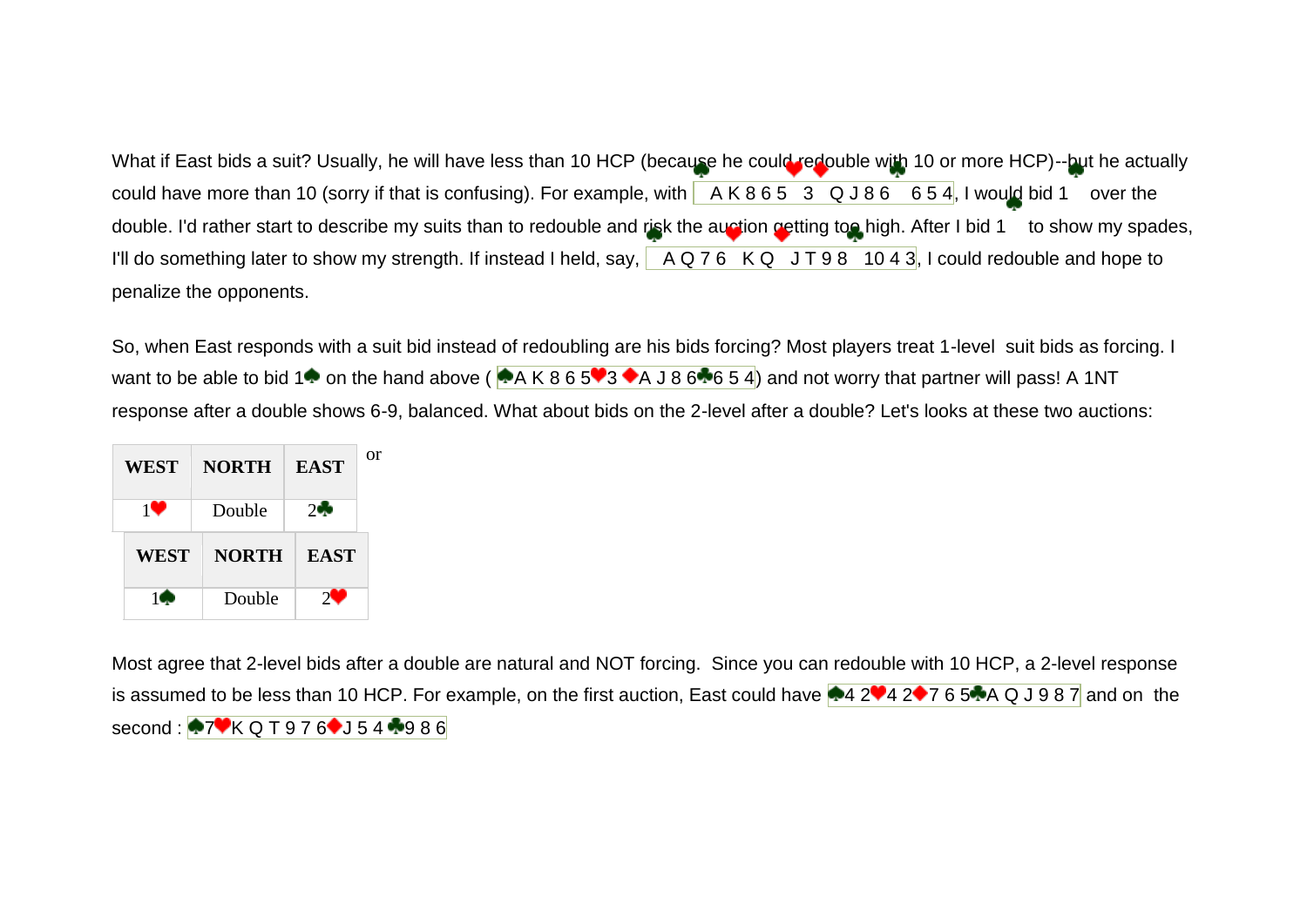**JUMPS**It has become "standard" to use a jump-raise after a double as weak. So, in this auction:

| WEST | <b>NORTH</b> | <b>EAST</b>                      |
|------|--------------|----------------------------------|
|      |              | 1 of a suit Double 3 of the suit |

The raise is weak (less than 7 points in support). After a major, it shows 4-card support. After a minor, 5-card support. With an actual limit raise (or better), East can bid a conventional (Jordan) 2NT. More on this below.

Be sure to discuss what a jump in a new suit shows. For example:

| WEST | <b>NORTH</b> | <b>EAST</b> |
|------|--------------|-------------|
|      | Double       |             |

The most common treatment would be weak, something like:  $\bigcirc$ Q J T 7 6 5 $\bigcirc$ 3 $\bigcirc$ J 3 2 $\bigcirc$ T 9 2.

## **SUMMARY OF MOST COMMON AGREEMENTS AFTER TAKEOUT DOUBLE:**

PASS= WEAK (Usually)